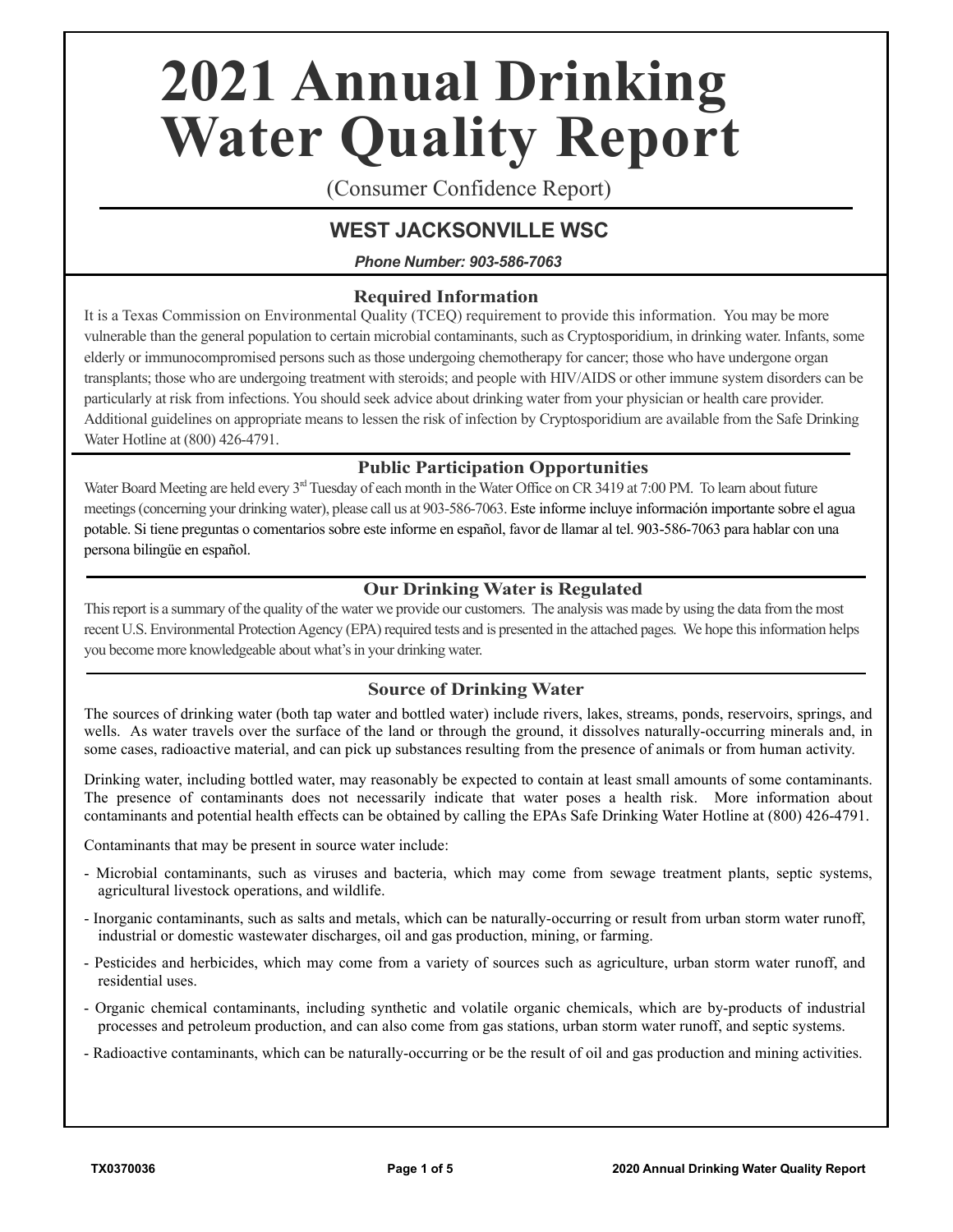In order to ensure that tap water is safe to drink, EPA prescribes regulations which limit the amount of certain contaminants in water provided by public water systems. FDA regulations establish limits for contaminants in bottled water which must provide the same protection for public health.

Contaminants may be found in drinking water that may cause taste, color, or odor problems. These types of problems are not necessarily causes for health concerns. For more information on taste, odor, or color of drinking water, please contact the system's business office.

You may be more vulnerable than the general population to certain microbial contaminants, such as Cryptosporidium, in drinking water. Infants, some elderly, or immunocompromised persons such as those undergoing chemotherapy for cancer; persons who have undergone organ transplants; those who are undergoing treatment with steroids; and people with HIV/AIDS or other immune system disorders, can be particularly at risk from infections. You should seek advice about drinking water from your physician or health care providers. Additional guidelines on appropriate means to lessen the risk of infection by Cryptosporidium are available from the Safe Drinking Water Hotline (800-426-4791).

If present, elevated levels of lead can cause serious health problems, especially for pregnant women and young children. Lead in drinking water is primarily from materials and components associated with service lines and home plumbing. We are responsible for providing high quality drinking water, but we cannot control the variety of materials used in plumbing components. When your water has been sitting for several hours, you can minimize the potential for lead exposure by flushing your tap for 30 seconds to 2 minutes before using water for drinking or cooking. If you are concerned about lead in your water, you may wish to have your water tested. Information on lead in drinking water, testing methods, and steps you can take to minimize exposure is available from the Safe Drinking Water Hotline or at http://www.epa.gov/safewater/lead.

#### **Where do we get our drinking water?**

Our drinking water source is ground water from two wells located in the Carrizo-Wilcox aquifer. The TCEQ completed an assessment of your source water and results indicate that some of your sources are susceptible to certain contaminants.

#### **Abbreviations**

|      | <b>MFL:</b> million fibers per liter (a measure of asbestos)       |         | $7,350,000$ gallons of water                                |
|------|--------------------------------------------------------------------|---------|-------------------------------------------------------------|
| NA:  | not applicable                                                     | ppm:    | milligrams per liter or parts per million – or one ounce in |
| ND:  | not detectable                                                     |         | 7,350 gallons of water                                      |
|      | mrem: millirems per year (a measure of radiation absorbed by the   | ppt:    | parts per trillion, or nanograms per liter $(ng/L)$         |
|      | body)                                                              | $ppq$ : | parts per quadrillion, or pictograms per liter (pg/L)       |
|      | <b>NTU:</b> nephelometric turbidity units (a measure of turbidity) |         | <b>Treatment Technique or TI:</b>                           |
|      | <b>pCi/L</b> : picocuries per liter (a measure of radioactivity)   |         | A required process intended to reduce the level of a        |
| ppb: | micrograms per liter or parts per billion – or one ounce in        |         | contaminant in drinking water                               |
|      |                                                                    |         |                                                             |

#### **Definitions**

**Avg:** Regulatory compliance with some MCLs are based on running annual average of monthly samples.

**Maximum Contaminant Level (MCL):** The highest permissible level of a contaminant in drinking water. MCLs are set as close to the MCLGs as feasible using the best available treatment technology.

Level 1 Assessment: A Level 1 assessment is a study of the water system to identify potential problems and determine (if possible) why total coliform bacteria have been found in our water system.

**Maximum Contaminant Level Goal (MCLG):** The level of a contaminant in drinking water below which there is no known or expected health risk. MCLGs allow for a margin of safety.

Level 2 Assessment: A Level 2 assessment is a very detailed study of the water system to identify potential problems and determine (if possible) why and E. coli MCL violation has occurred and/or why total coliform bacteria have been found in our water system on multiple occasions.

**Maximum Residual Disinfectant Level (MRDL):** The highest level of disinfectant allowed in drinking water. There is convincing evidence that addition of a disinfectant is necessary for control of microbial contaminants.

**Maximum Residual Disinfectant Level Goal (MRDLG):** The level of a drinking water disinfectant below which there is no known or expected risk to health. MRDLGs do not reflect the benefits of the use of disinfectants to control microbial contamination.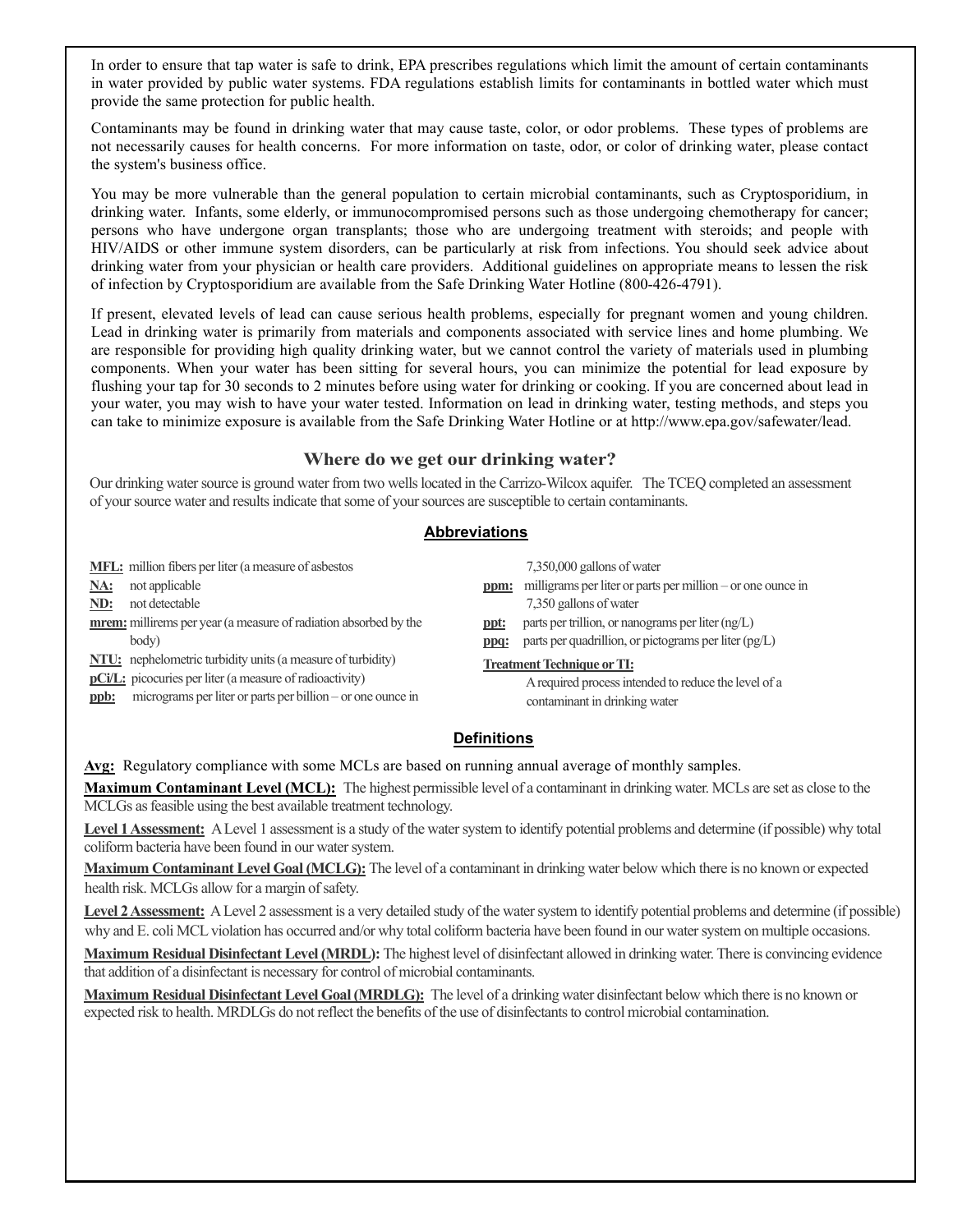#### **Water Quality Data Table**

In order to ensure that tap water is safe to drink, EPA prescribes regulations which limit the amount of contaminants in water provided by public water systems. The table below lists all of the drinking water contaminants that we detected during the calendar year of this report. Although many more contaminants were tested, only those substances listed below were found in your water. All sources of drinking water contain some naturally occurring contaminants. At low levels, these substances are generally not harmful in our drinking water. Removing all contaminants would be extremely expensive, and in most cases, would not provide increased protection of public health. A few naturally occurring minerals may actually improve the taste of drinking water and have nutritional value at low levels. Unless otherwise noted, the data presented in this table is from testing done in the calendar year of the report. The EPA or the State requires us to monitor for certain contaminants less than once per year because the concentrations of these contaminants do not vary significantly from year to year, or the system is not considered vulnerable to this type of contamination. As such, some of our data, though representative, may be more than one year old. In this table you will find terms and abbreviations that might not be familiar to you. To help you better understand these terms, we have provided the definitions below the table.

| wherevere these terms, we have provided the definitions ocion the taste.                                          |                                                          |        |                 |                                |                       |               |  |  |  |  |
|-------------------------------------------------------------------------------------------------------------------|----------------------------------------------------------|--------|-----------------|--------------------------------|-----------------------|---------------|--|--|--|--|
|                                                                                                                   |                                                          |        | <b>Detected</b> | Range                          |                       |               |  |  |  |  |
|                                                                                                                   | <b>MCLG</b>                                              | MCL,   | In.             |                                |                       |               |  |  |  |  |
|                                                                                                                   | or                                                       | TT, or | Your            |                                |                       | <b>Sample</b> |  |  |  |  |
| <b>Contaminants</b>                                                                                               | <b>MRDLG MRDL</b><br>High $\vert$<br><b>Water</b><br>Low |        | <b>Date</b>     | <i><u><b>Violation</b></u></i> | <b>Typical Source</b> |               |  |  |  |  |
| <b>Disinfectants &amp; Disinfection By-Products</b>                                                               |                                                          |        |                 |                                |                       |               |  |  |  |  |
| (There is convincing evidence that addition of a disinfectant is necessary for control of microbial contaminants) |                                                          |        |                 |                                |                       |               |  |  |  |  |

| Triere is convincing evidence that addition of a dismiectant is necessary for control of microbial contaminants) |                  |                |           |           |               |      |                |                                                                                                                                              |  |
|------------------------------------------------------------------------------------------------------------------|------------------|----------------|-----------|-----------|---------------|------|----------------|----------------------------------------------------------------------------------------------------------------------------------------------|--|
| Chlorine (as Cl2) (ppm)                                                                                          | $\overline{4}$   | $\overline{4}$ | 1.44      | 0.9       | 2.0           | 2021 | No             | Water additive used to control microbes                                                                                                      |  |
| Haloacetic Acids (HAA5)<br>(ppb)                                                                                 | <b>NA</b>        | 60             | 4.7       | 4.4       | 5.0           | 2021 | No             | By-product of drinking water chlorination                                                                                                    |  |
| TTHMs [Total<br>Trihalomethanes] (ppb)                                                                           | NA               | 80             | 10.7      | 10.2      | 11.2          | 2021 | No             | By-product of drinking water disinfection                                                                                                    |  |
| <b>Inorganic Contaminants</b>                                                                                    |                  |                |           |           |               |      |                |                                                                                                                                              |  |
| Antimony                                                                                                         | 0.006            | 0.006          | <b>ND</b> | ND        | <b>ND</b>     | 2021 | No             | Discharge from petroleum refineries; fire<br>retardants, ceramics, electronics, solder                                                       |  |
| Arsenic (ppm)                                                                                                    | $\boldsymbol{0}$ | 0.010          | <b>ND</b> | <b>ND</b> | <b>ND</b>     | 2021 | No             | Erosion of natural deposits                                                                                                                  |  |
| Asbestos (MFL)                                                                                                   | 0.197            | 0.197          | ND        | ND        | <b>ND</b>     | 2021 | No             | Decay of asbestos cement water mains;<br>Erosion of natural deposits                                                                         |  |
| Barium (ppm)                                                                                                     | $\overline{c}$   | $\overline{c}$ | 0.03      | 0.03      | 0.03          | 2021 | No             | Discharge of drilling wastes; Discharge from<br>metal refineries; Erosion of natural deposits                                                |  |
| Beryllium (ppb)                                                                                                  | 4                | 4              | <b>ND</b> | <b>ND</b> | <b>ND</b>     | 2021 | No             | Discharge from metal refineries and coal-<br>burning factories; Discharge from electrical,<br>aerospace, and defense industries              |  |
| Cadmium (ppb)                                                                                                    | 5                | 5              | <b>ND</b> | <b>ND</b> | <b>ND</b>     | 2021 | No             | Corrosion of galvanized pipes; Erosion of<br>natural deposits; Discharge from metal<br>refineries; Runoff from waste batteries and<br>paints |  |
| Chromium (ppb)                                                                                                   | 100              | 100            | <b>ND</b> | <b>ND</b> | <b>ND</b>     | 2021 | N <sub>o</sub> | Discharge from steel and pulp mills; Erosion<br>of natural deposits                                                                          |  |
| Copper - source water<br>(ppm)                                                                                   | 1.3              | 1.3            | .0019     | .0019     | .0019         | 2021 | No             | Corrosion of household plumbing systems;<br>Erosion of natural deposits                                                                      |  |
| Fluoride (ppm)                                                                                                   | $\overline{4}$   | 4              | 0.123     |           | $0.122$ 0.123 | 2021 | N <sub>o</sub> | Erosion of natural deposits; Water additive<br>which promotes strong teeth; Discharge from<br>fertilizer and aluminum factories              |  |
| Mercury [inorganic](ppb)                                                                                         | $\overline{2}$   | 2              | <b>ND</b> | <b>ND</b> | <b>ND</b>     | 2021 | N <sub>o</sub> | Erosion of natural deposits; Discharge from<br>refineries and factories; Runoff from landfills;<br>Runoff from cropland                      |  |
| Nitrate [measured as<br>Nitrogen] (ppm)                                                                          | 10               | 10             | .03425    | .023      | .0455         | 2021 | No             | Runoff from fertilizer use; Leaching from septic<br>tanks, sewage; Erosion of natural deposits                                               |  |
| Nitrite [measured as<br>Nitrogen] (ppm)                                                                          | $\mathbf{1}$     | $\mathbf{1}$   | <b>ND</b> | <b>ND</b> | <b>ND</b>     | 2019 | N <sub>o</sub> | Run-off from fertilizer; Leaching from septic<br>tanks. Erosion of natural deposits.                                                         |  |
| Selenium (ppb)                                                                                                   | 50               | 50             | <b>ND</b> | <b>ND</b> | <b>ND</b>     | 2021 | No             | Discharge from petroleum and metal<br>refineries; Erosion of natural deposits;<br>Discharge from mines                                       |  |
| Thalium (ppb)                                                                                                    | $.5\,$           | .5             | <b>ND</b> | <b>ND</b> | ND            | 2021 | No             | Discharge from electronics, glass & leaching<br>from ore-processing sites.                                                                   |  |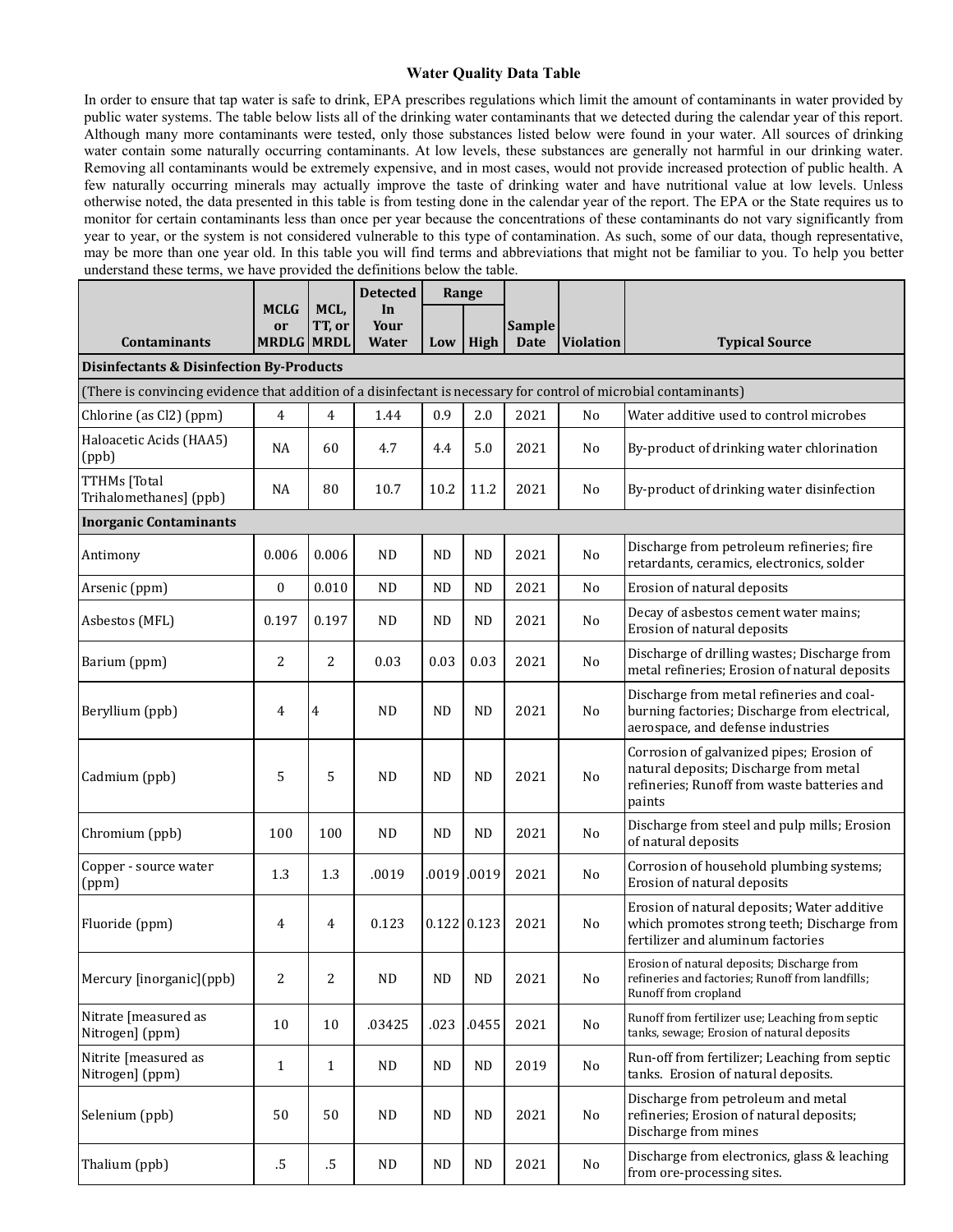|                                                     |                                        |                | <b>Detected</b>                        | Range     |           |                                   |                  |                                                                             |  |  |
|-----------------------------------------------------|----------------------------------------|----------------|----------------------------------------|-----------|-----------|-----------------------------------|------------------|-----------------------------------------------------------------------------|--|--|
| <b>Contaminants</b>                                 | <b>MCLG</b><br>or<br><b>MRDLG MRDL</b> | MCL,<br>TT, or | In<br>Your<br><b>Water</b>             | Low       | High      | <b>Sample</b><br><b>Date</b>      | <b>Violation</b> | <b>Typical Source</b>                                                       |  |  |
| <b>Microbiological Contaminants</b>                 |                                        |                |                                        |           |           |                                   |                  |                                                                             |  |  |
| Total Coliform (RTCR) (%<br>positive samples/month) | NA                                     | <b>TT</b>      | NA                                     | NA        | NA        | 2021                              | No               | Naturally present in the environment                                        |  |  |
| <b>Radioactive Contaminants</b>                     |                                        |                |                                        |           |           |                                   |                  |                                                                             |  |  |
| Radium (combined<br>226/228) (pCi/L)                | $\bf{0}$                               | 5              | <b>ND</b>                              | <b>ND</b> | <b>ND</b> | 2018                              | No               | Erosion of natural deposits                                                 |  |  |
|                                                     | <b>MCLG</b>                            | MCL,           | <b>Detected</b><br>In                  |           | Range     |                                   |                  |                                                                             |  |  |
| <b>Contaminants</b>                                 | or<br><b>MRDLG MRDL</b>                | TT, or         | Your<br>Water                          | Low       | High      | Sample<br><b>Date</b>             | <b>Violation</b> | <b>Typical Source</b>                                                       |  |  |
|                                                     |                                        |                |                                        |           |           |                                   |                  | Synthetic Organic Contaminants including Pesticides and Herbicides          |  |  |
| $2,4-D$ (ppb)                                       | 70                                     | 70             | <b>ND</b>                              | <b>ND</b> | <b>ND</b> | 2021                              | No               | Runoff from herbicide used on row crops                                     |  |  |
| 2,3,5-TP [Silvez](ppb)                              | 50                                     | 50             | <b>ND</b>                              | ND.       | <b>ND</b> | 2021                              | No               | Residue of banned herbicide                                                 |  |  |
| Dalapon (ppb)                                       | 200                                    | 200            | <b>ND</b>                              | <b>ND</b> | <b>ND</b> | 2021                              | No               | Runoff from herbicide used on rights of way                                 |  |  |
| Dinoseb (ppb)                                       | 7                                      | 7              | <b>ND</b>                              | <b>ND</b> | <b>ND</b> | 2021                              | No               | Runoff from herbicide used on soybeans and<br>vegetables                    |  |  |
| Oxamyl [Vydate] (ppb)                               | 200                                    | 200            | <b>ND</b>                              | ND.       | <b>ND</b> | 2021                              | No               | Runoff/leaching from insecticides used on<br>apples, potatoes, and tomatoes |  |  |
| <b>Contaminants</b>                                 | <b>MCLG</b><br>or<br><b>MRDLG MRDL</b> | MCL,<br>TT, or | <b>Detected</b><br>In<br>Your<br>Water | Range     | Low High  | Sample<br><b>Date</b>             | <b>Violation</b> | <b>Typical Source</b>                                                       |  |  |
|                                                     |                                        |                |                                        |           |           | <b>Volatile Organic Compounds</b> |                  |                                                                             |  |  |
| Benzene (ppb)                                       | 5                                      | 5              | <b>ND</b>                              | <b>ND</b> | ND        | 2021                              | No               | Discharge from factories; Leaching from gas<br>storage tanks and landfills  |  |  |
| Carbon Tetrachloride (ppb)                          | 5                                      | 5              | <b>ND</b>                              | ND.       | <b>ND</b> | 2021                              | No               | Discharge from chemical plants and other<br>industrial activities           |  |  |
| Chlorobenzene (ppb)                                 | 100                                    | 100            | <b>ND</b>                              | <b>ND</b> | <b>ND</b> | 2021                              | No               | Discharge from chemical and agricultural<br>chemical factories              |  |  |
| o-Dichlorobenzene (ppb)                             | 600                                    | 600            | <b>ND</b>                              | <b>ND</b> | <b>ND</b> | 2021                              | No               | Discharge from industrial chemical factories                                |  |  |
| 1,1-Dichloroethane (ppb)                            | 5                                      | 5              | <b>ND</b>                              | <b>ND</b> | <b>ND</b> | 2021                              | No               | Discharge from industrial chemical factories                                |  |  |
| 1,1-Dichlorethylene (ppb)                           | 7                                      | 7              | <b>ND</b>                              | <b>ND</b> | $\rm ND$  | 2021                              | No               | Discharge from industrial chemical factories                                |  |  |
| cis-1,2-Dichloroethylene<br>(ppb)                   | 70                                     | 70             | <b>ND</b>                              | <b>ND</b> | <b>ND</b> | 2021                              | No               | Discharge from industrial chemical factories                                |  |  |
| trans-1,2-Dichloroethylene<br>(ppb)                 | 100                                    | 100            | <b>ND</b>                              | <b>ND</b> | <b>ND</b> | 2021                              | No               | Discharge from industrial chemical factories                                |  |  |
| Dichloromethane (ppb)                               | 5                                      | 5              | <b>ND</b>                              | <b>ND</b> | ND        | 2021                              | No               | Discharge from pharmaceutical and chemical<br>factories                     |  |  |
| 1,2-Dchloropropane (ppb)                            | 5                                      | 5              | <b>ND</b>                              | <b>ND</b> | <b>ND</b> | 2021                              | No               | Discharge from industrial and chemical<br>factories                         |  |  |
| Ethylbenzene (ppb)                                  | 700                                    | 700            | <b>ND</b>                              | <b>ND</b> | <b>ND</b> | 2021                              | No               | Discharge from petroleum refineries                                         |  |  |
| Styrene (ppb)                                       | 100                                    | 100            | <b>ND</b>                              | <b>ND</b> | <b>ND</b> | 2021                              | No               | Discharge from rubber and plastic factories;<br>Leaching from landfills     |  |  |
| Tetrachloroethylene (ppb)                           | 5                                      | 5              | <b>ND</b>                              | <b>ND</b> | <b>ND</b> | 2021                              | No               | Discharge from factories and dry cleaners                                   |  |  |
| 1,2,4-Trichlorobenzene<br>(ppb)                     | 70                                     | 70             | <b>ND</b>                              | <b>ND</b> | <b>ND</b> | 2021                              | No               | Discharge from textile factories                                            |  |  |
| 1,1,1-Trichloroethane (ppb)                         | 200                                    | 200            | <b>ND</b>                              | <b>ND</b> | <b>ND</b> | 2021                              | No               | Discharge from metal degreasing sites and<br>other factories                |  |  |